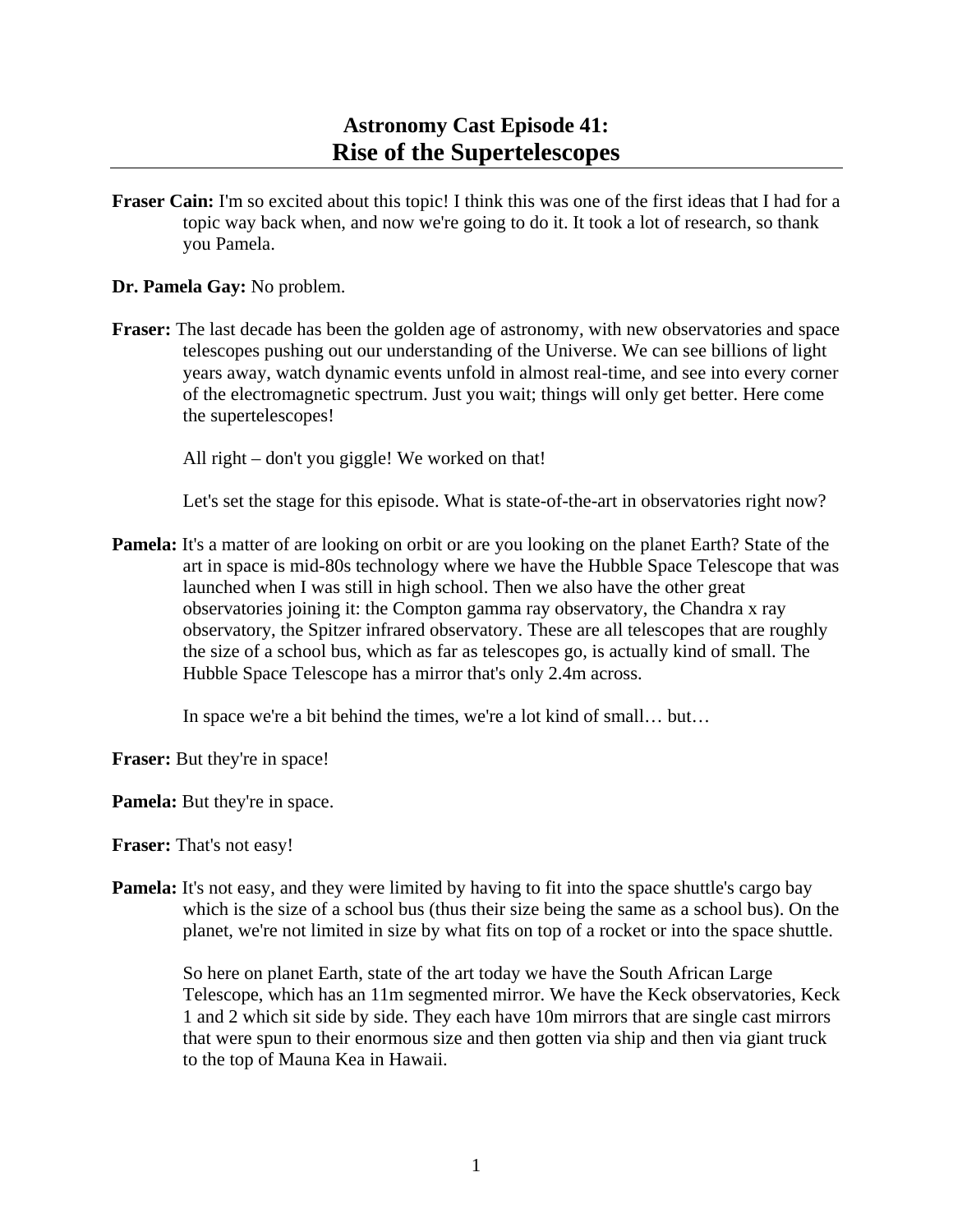Then we sort of work our way down, and it's only once you get to 6m that we start finding lots and lots of telescopes. So, there's large telescopes scattered around the planet between about 6m and 9m in size.

**Fraser:** I know there are technologies that allow multiple telescopes to work together.

**Pamela:** Currently working toward its first light is the Large Binocular Telescope. It's a pair of 8.4m mirrors. These are mirrors that won't fit in the average American bedroom. Two of them partnered up side by side make this telescope work as a single large collecting surface, just like using binoculars (where you're sending the light to each set of eyes), this telescope is combining the light from these two mirrors to look at a single object.

We have other telescopes that are also made with segmented mirrors. SALT, like I said – it's made out of segmented mirrors. There's also the Hobby-Eberly Telescope, the third largest telescope in the world, with a 9.2m mirror. Again, these are basically small mirrors, a metre-ish in size, often hexagon shaped that are arranged on a tress. They're moved together to shape out the correct shape that you need to view what you're looking at. Depending on their design they are parabolas or spherical in curvature.

 These combined mirrors get very carefully moved by little pistons on the back. They have sensors on the edge that help them figure out how they're aligned in relation to the mirrors next to them. This is actually a really complicated way to try and build a telescope because every time the temperature changes the mirrors are going to try and go out of alignment. Every time the humidity changes the mirrors are going to try and go out of alignment. So you're constantly fighting every little environmental parameter, whereas with a single solid mirror, it just sits there going, "yeah, I'm a parabola." It's much easier to deal with, but much more expensive to cast a single 10m diameter mirror, versus a bunch of little 1m diameter mirrors.

- **Fraser:** What difference does the size of the mirror make? How much better is a 10m telescope than an 8m telescope? (or some amount)
- **Pamela:** You're looking at two different things. The size of the mirror determines how much light you can get. With every doubling in size you're able to get that much further away in space and adding one or two metres to an 8m telescope is not going to be a huge difference, but it might be the difference between barely glimpsing a galaxy at the edge of the Universe and being able to see it stand out against the background glow of the sky.

 What really starts to kick in is the resolution you can get with these different telescopes. We're limited by our atmosphere. The Earth's atmosphere has lots of different pockets of different temperatures, different humidities… all these slight variations in the atmospheres cause light to bend and dance. When you see a star twinkling, what you're actually seeing is the atmosphere causing the star's light to dance around. It's good for a romantic night, not so good for trying to do an imaging run.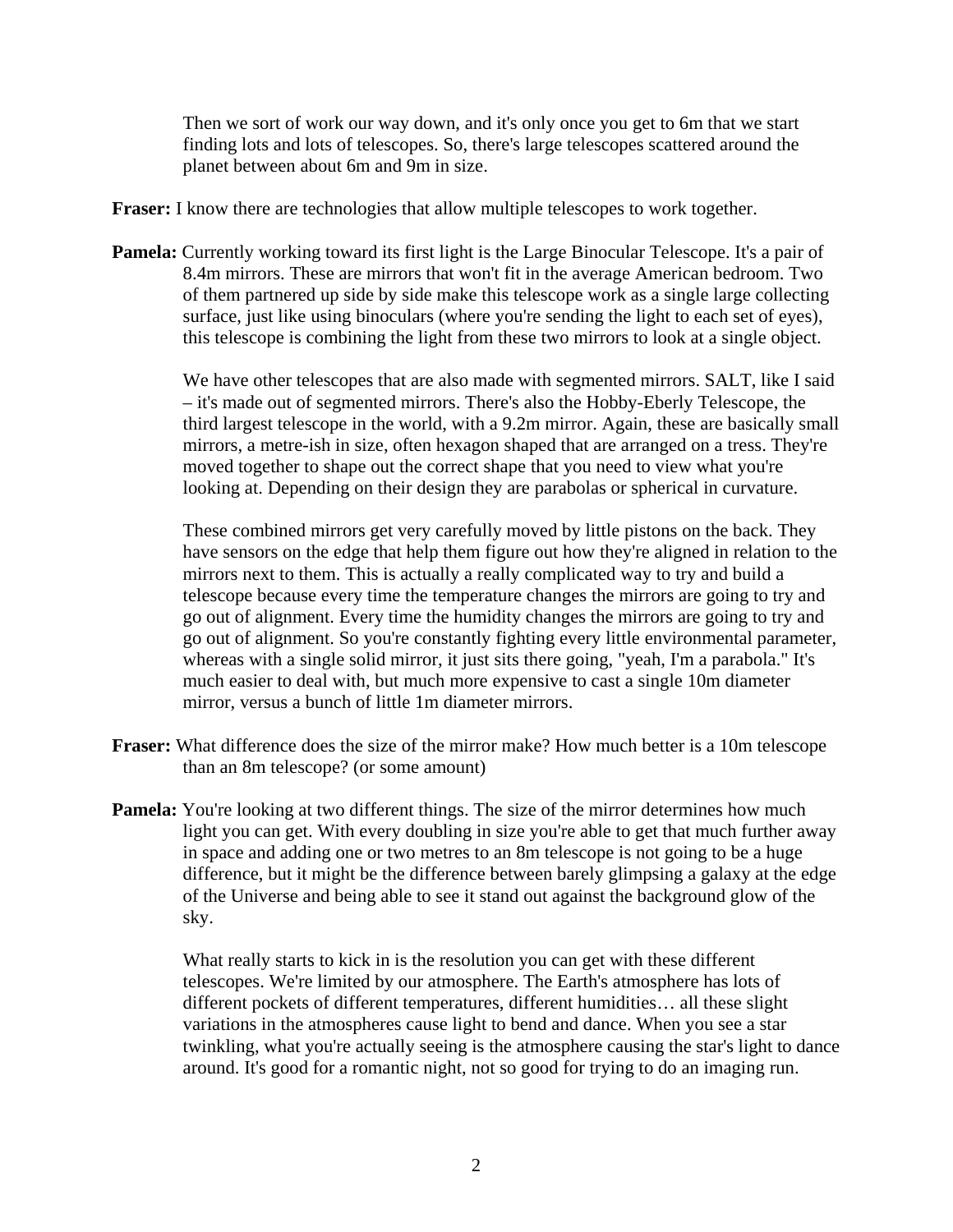In order to counteract the atmosphere we do lots of things involving bending and reshaping mirrors to correct for what the atmosphere is doing in real time. If you can make these corrections, then your ability to resolve an object is directly related to how big your mirror is or how far apart are the most extreme sections of your light correcting area.

- **Fraser:** Right, I've done a few stories on this. These are the adaptive optics systems where they fire a laser beam up into the atmosphere to make a star that they know, and then they actually warp the mirror in real time to smooth out the atmosphere distractions, right?
- **Pamela:** Exactly. A strange way to think of it that makes it understandable to me is: imagine looking at something outside through old glass that's slightly non-flat (just because they couldn't make old glass really well). As you're looking out that window, trees might not appear to be straight. As you move your head, things appear to dance and move in ways that are strictly due to that non-flatness of the glass. If you took a different piece of glass that was warped in just the right opposite set of ways, you could make it so when you looked through the warped glass, the entire outside world always looks crystal clear and non-deformed.

What they're doing with these giant mirrors is they're actually actuating the mirror; changing its shape in real time to account for deformities in their image caused by the changing atmosphere. It's not like just making a single piece of glass to correct for a window that's always wrong in the same way. They have to constantly update their model (sometimes multiple times a second), to account for what our atmosphere's doing.

- **Fraser:** So those are the observatories, and these are the technologies that are being used to clarify the images. Let's set a bit of a yard-stick here. What would be a way we could measure the power of existing telescopes, and what's going to come in the future?
- **Pamela:** We can start by using the Hubble Space Telescope (which is probably the best-known telescope on the planet) as our light-collecting yard-stick.
- **Fraser:** So we'll be measuring in "Hubbles"
- **Pamela:** We'll be measuring in Hubbles. So just for comparison, the 10m Keck telescope is 17.4 times the light collecting area of Hubble. It's like using 17.4 Hubbles to collect light from the sky.

**Fraser:** Right, but it suffers because it's got to deal with the atmosphere.

**Pamela:** It suffers because it has to deal with the atmosphere. On the best days, both Keck and the Very Large Telescopes down in Chile are able to use their adaptive optics to get to about the same level as Hubble. We're starting to get to the point that we can build giant telescopes, actuate their mirrors, and achieve Hubble's resolutions.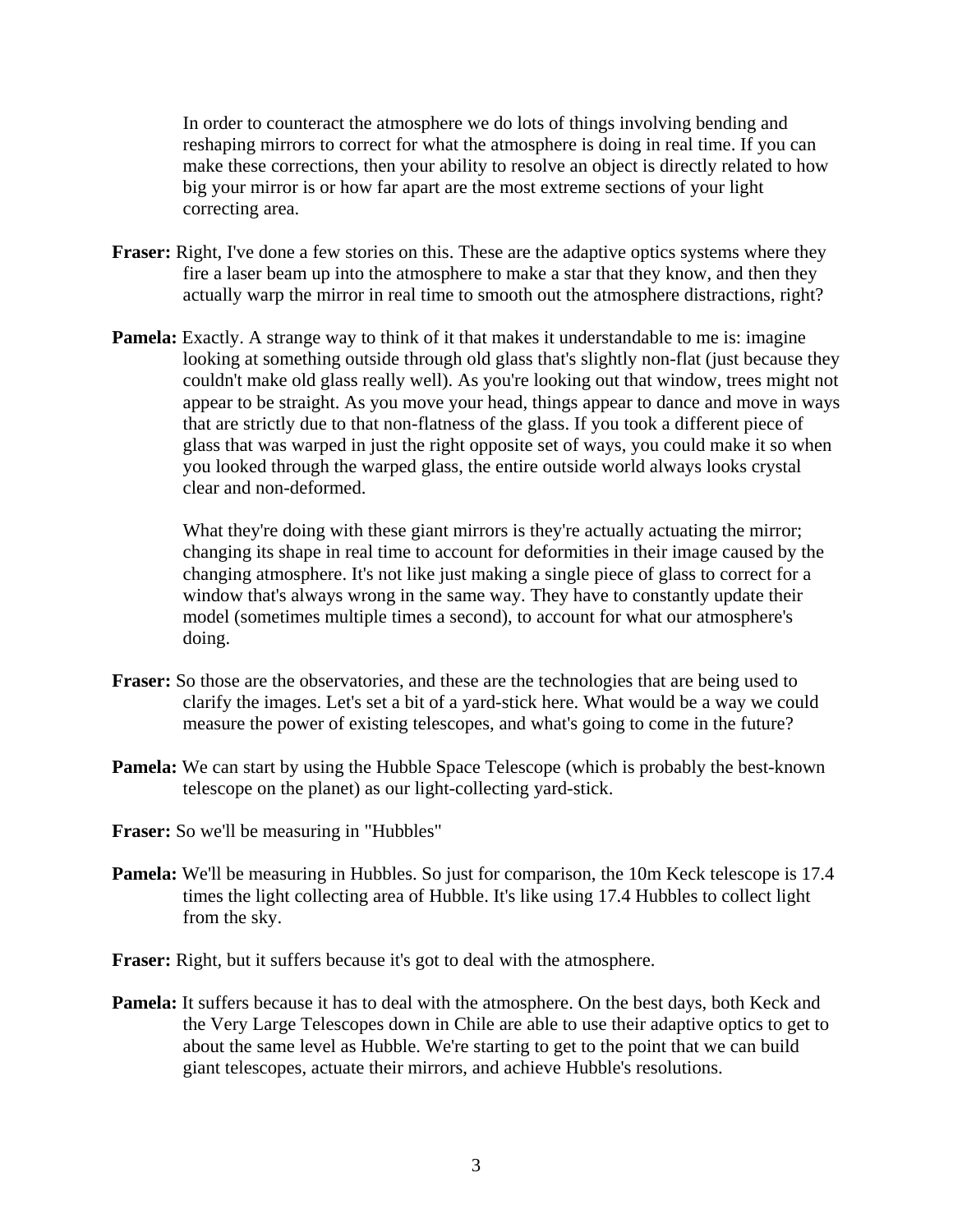**Fraser:** That's still amazing that a telescope that has 17 times the power of Hubble can only match it, because it's here on Earth.

**Pamela:** It's our atmosphere.

**Fraser:** Okay, so what's coming then?

**Pamela:** There are some truly crazy things out on the horizon.

Fraser: Let's start with the less crazy stuff then. We'll get into bizarre at the end.

[laughter]

**Pamela:** Perhaps one of the more realistic ones is the giant Magellan telescopes. This is a plan to build a telescope that has segmented mirrors, where the segments, instead of being 1m in size, are actually 8.4m in diameter. SO you take the  $5<sup>th</sup>$  largest telescope in the world today, multiply it by seven and glue (well, not glue, but bolt) those pieces together, and you can build yourself a mirror that's 24.5m in diameter.

**Fraser:** So it would be arranged in a hexagonal shape, right?

**Pamela:** Yes.

**Fraser:** But instead of being one, it's one with six around it.

**Pamela:** Yes.

**Fraser:** Right, okay – and it's going to be the equivalent of a 25m telescope.

**Pamela:** Yes. So, it's huge, it's still in the planning stages, but they're hoping to have this thing built by 2016.

**Fraser:** Where would it go?

**Pamela:** Currently they're looking to put it out at Las Campanas, which is in Chile. It's where a lot of the major telescopes of the world are currently getting built, and one of the locations for the Magellan telescopes.

 We're looking at where in the entire world do we have the best skies, and we're taking our technology there. In this case, it turns out the Attacama desert is one of the best places in the world for astronomy.

**Fraser:** That's a place that doesn't get any rain, ever, right?

**Pamela:** Right, it's measured in millimetres – like, less than 10mm per year, often. It's really high, it's really dry, and when you have water in the atmosphere, the water actually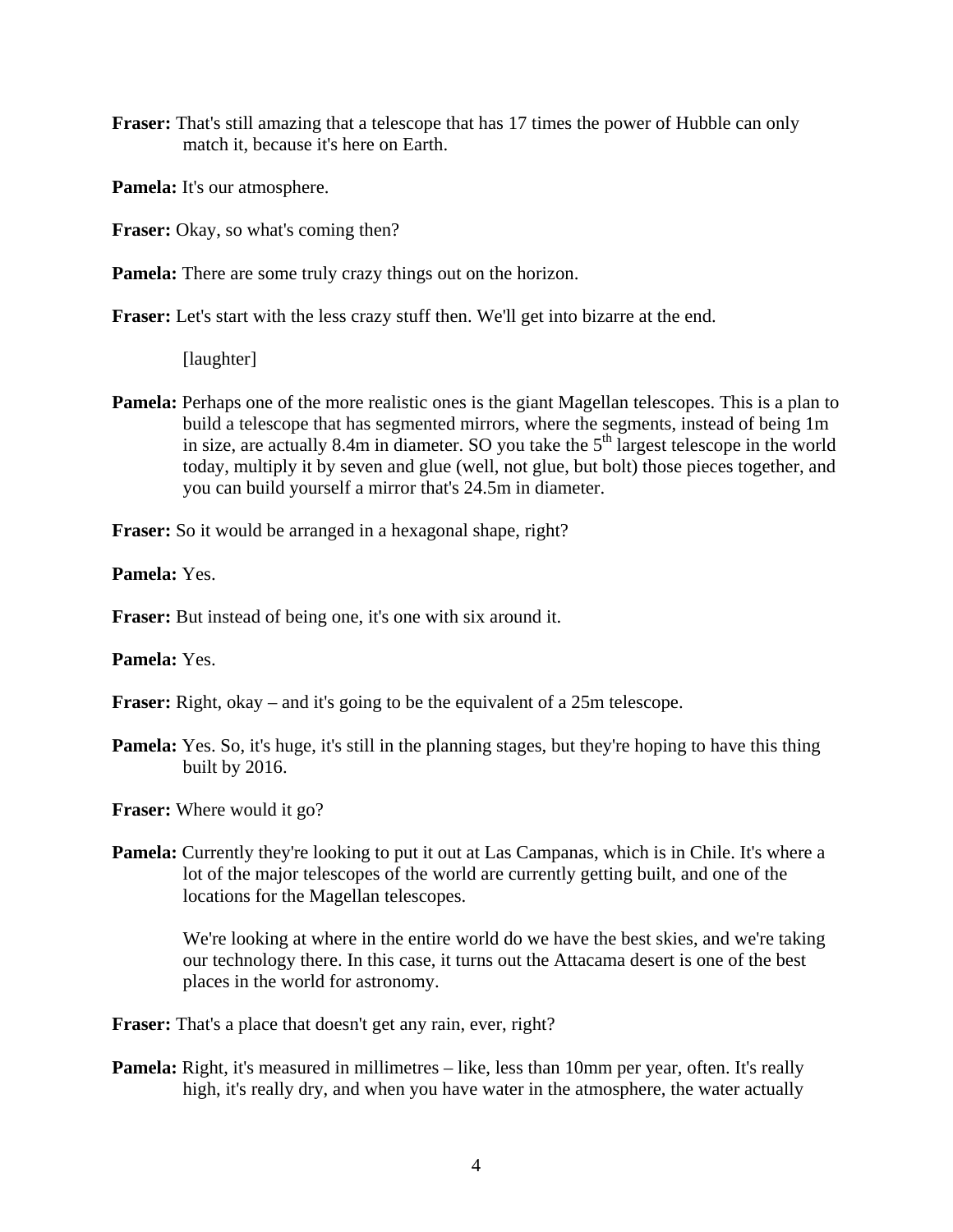absorbs light. If you can go somewhere extremely dry, like a desert, you have more transparent skies.

**Fraser:** All right, so give me the Hubbles!

**Pamela:** [laughing] In this case we're looking at 104.2 Hubbles in light-collecting area.

**Fraser:** Wow.

**Pamela:** Kinda cool.

**Fraser:** I wonder if our calculations start to get wonky here because, with the Keck Observatory at 17 times the light-collecting ability… I'm just wondering… it won't be 100 times as good as Hubble, but it will still be crazy…

**Pamela:** It will still definitely be crazy-good.

**Fraser:** And this is the beginning?! Keep going.

[laughter]

**Pamela:** Now we start getting into the really big, scary… "plans are on the books but we're not sure they're actually going to happen" telescopes.

 There are a whole series of telescopes that have the last three words "extremely large telescope". Two of them are the European Extremely Large Telescope, and the California Extremely Large Telescope (which, depending on who you talk to, actually goes by different names because there are funders involved who aren't in California). These two telescopes are slated to be 42m in diameter for the European telescopes, and 30m in diameter for the California telescope. They're both slated to be, again, opening somewhere in the 2015-2020 category. These are things that aren't too far off in the distance – off 10 years in the future, which for a big project means they're starting to consider where all the money comes from.

- **Fraser:** But the money for one of these mega-observatories is fairly reasonable when you compare it to the cost of, say, the Hubble Space Telescope. You're looking at hundreds of millions of dollars, or in the low billions as opposed to… what Hubble cost.
- **Pamela:** That's true, but it's still hard to get all the money together. There are so many of these different projects going on right now that it's little pockets of money going to this telescope, little pockets of money going to that telescope… and so far we're only talking about projects that are in the optical. The sky has light coming at the Earth in all different wavelengths, so we have to take our funding and spread it across the gamma ray spectrum, the optical spectrum, the infrared telescopes, the radio telescopes. Then we also have to consider things that are really better seen if you go to them, like Pluto.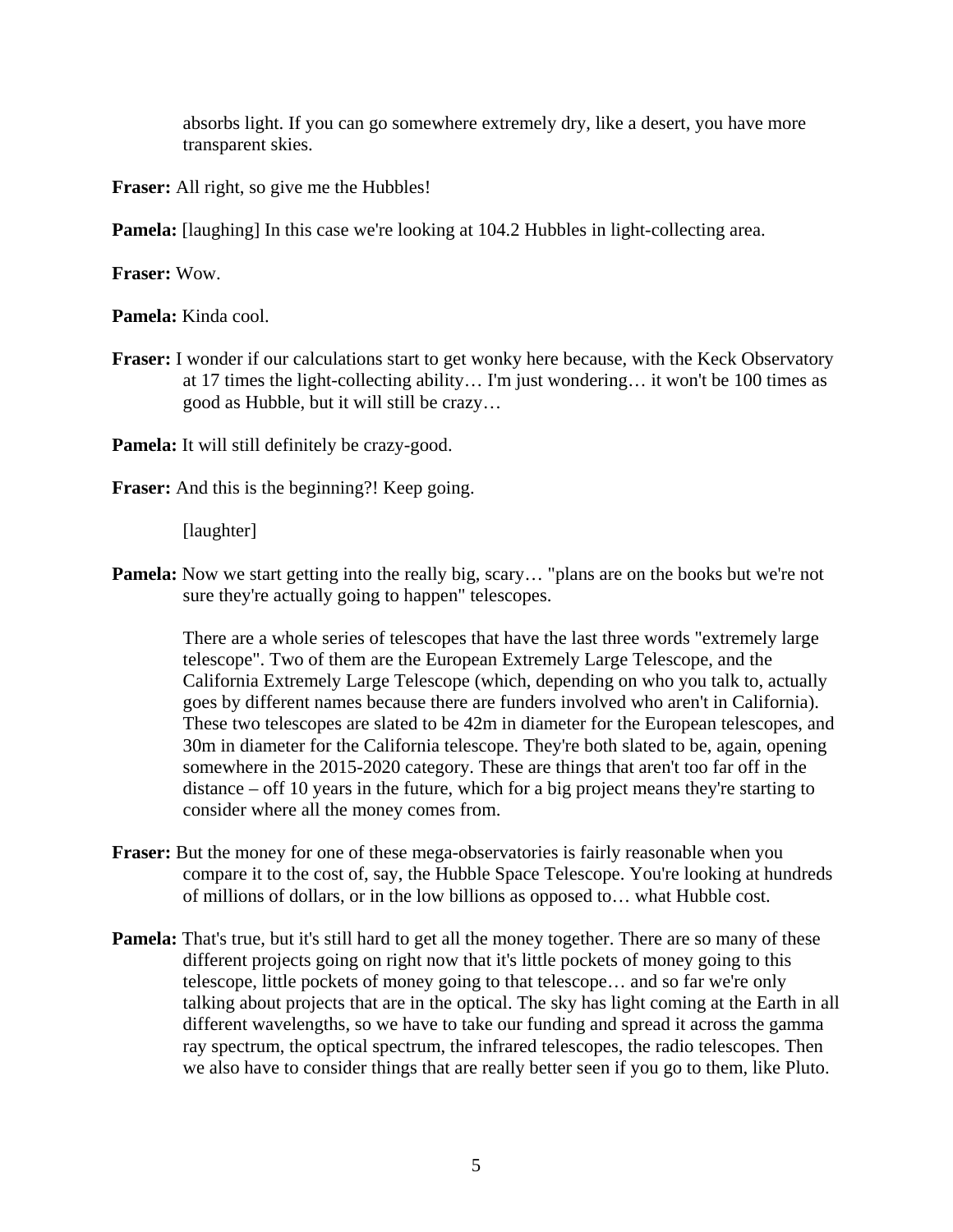We also have money that's going to build spacecraft that travel to objects within our solar system.

**Fraser:** All right, let's go bigger!

**Pamela:** Okay. So now we have the Overwhelmingly Large Telescope.

**Fraser:** I love these names!

[laughter]

Crazy-Big Telescope; Biggest Telescope We Could Possibly Build…

All right, so the Overwhelmingly Large Telescope…

**Pamela:** It started out as a European plan to build a 100m class telescope.

**Fraser:** 100m telescope.

**Pamela:** That's way bigger than a football field.

**Fraser:** Do you have some Hubbles for me?

**Pamela:** That's 625 Hubbles.

**Fraser:** Oh God…

**Pamela:** Sorry, that's for the abbreviated version. They changed their mind and brought it back to only 60m, they think that's a more reasonable size.

**Fraser:** Oh okay.

**Pamela:** For their current 60m plans, that's 625 Hubbles in size.

**Fraser:** And what would that be?

**Pamela:** This is a giant, segmented mirror with, like, 20m-ish secondary mirror. So when you look at a standard scientific telescope, they're what are called reflecting telescopes. They have the big mirror at the base of the telescope, light comes in through the top, hits the primary mirror at the bottom, gets reflected back up to either a camera or a secondary mirror that's part-way up the tube, and then it either gets recorded by the camera or shot back out by a hole in the primary mirror.

 The secondary mirror, the one up toward the top of the tube, they're looking at that being over 20m for this telescope. This is just all huge, lots and lots of segments, they'll build it bringing a few segments online at a time.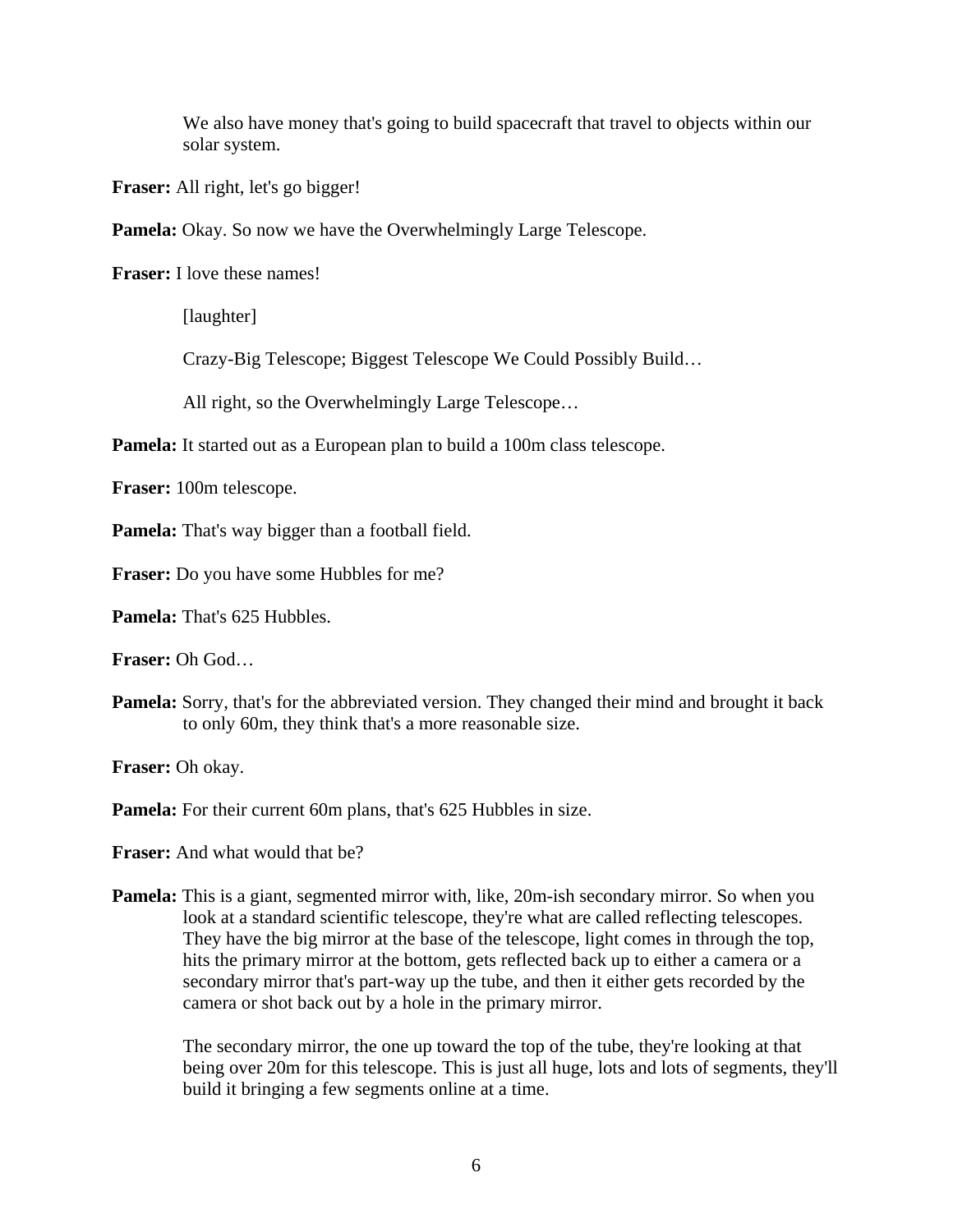There's questions like what do you house something this big in? There's some amazing animations on the European Southern Observatory website (which we'll link to in our show notes). They're really thinking "let's take science fiction and make it reality" and the sky's the limit in what they're designing.

- Fraser: Okay, so then let's talk about some... you mentioned some of the other spectrums. What are some other large projects that are being done in other parts of the electromagnetic spectrum?
- **Pamela:** Now that I've just finished talking about these tens of metre telescopes, I'm going to return back to the smaller observatories. On the more reasonable side of things, we have the upcoming James Webb Space Telescope

**Fraser:** But now we're going to space!

**Pamela:** Now we're going to space. We're now looking at launching something 6.5m in the diameter (for the mirror) into space, out beyond where the space shuttle can get to. Now we're increasing to 7.3 Hubbles in light-gathering ability.

> This telescope's going to work primarily in the infrared. So all these really pretty, optical and ultraviolet pictures that we get from the Hubble Space Telescope, we're no longer going to be able to get. That's okay, because we have all these ground-based telescopes that are starting to get Hubble-level results.

**Fraser:** This is going to be like Spitzer's big brother.

**Pamela:** Exactly.

**Fraser:** As opposed to Hubble's big brother. I think people are calling it the successor to Hubble, but it's more Spitzer.

Why are they not planning to do an optical telescope?

**Pamela:** It's all a matter of what questions are there, and how do we best answer those questions. A lot of the questions that people are asking today are best answered using infrared telescopes. If you want to study planets around other stars, they're going to be mostly just warm. "Warm" is something we can best detect in the infrared. Spitzer is used to try and image new planets. James Webb will also have this ability to start looking for planets.

 There's also things like trying to look at the very first galaxies. The light from the first galaxies to form has been shifted by the expansion of the Universe. We call this redshifting. So you take the light of a bright, blue, star-forming, hot galaxy, and you redshift it, and you keep redshifting it, and you redshift it some more (because it's at the end of the Universe) and suddenly you're in the infrared.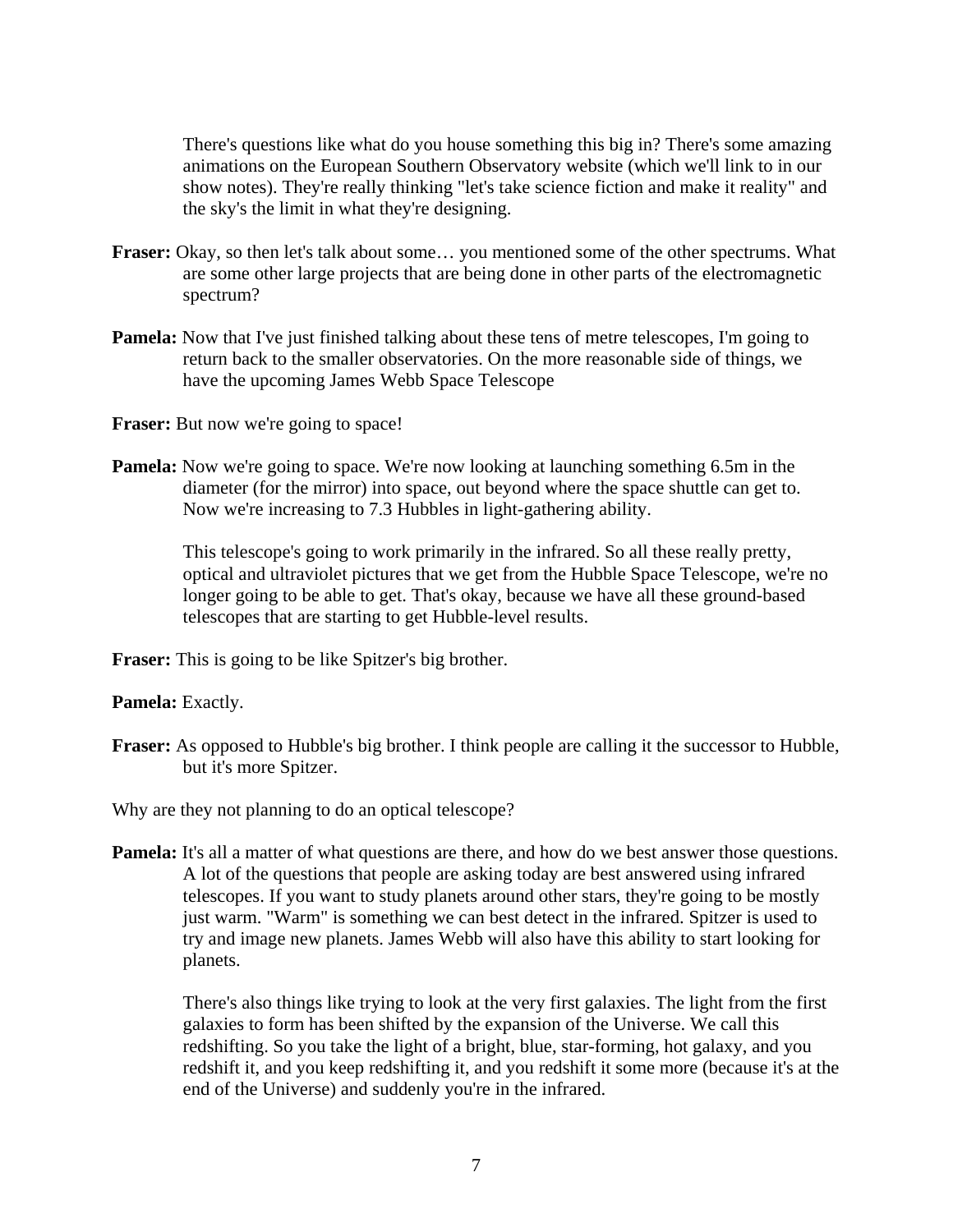- **Fraser:** Oh I see, so this is the same process that happened with the Cosmic Microwave Background Radiation that at one time was visible light, but it's so far away, and so much Universe has expanded in between us and that radiation, that's been shifted out to the microwave spectrum, same thing. You have some really distant galaxies that would once have been visible, but now they're just off in the infrared.
- **Pamela:** It's similar. The Cosmic Microwave Background has some other things. The wavelengths literally get expanded by the expanding cavity they're within. But the basic idea that something is so far away that its light has been stretched by the expansion in the process of getting here is exactly the same.

**Fraser:** So many new, many future telescopes – infrared is going to be the place they go.

**Pamela:** There's so many cool objects in the infrared that we're just starting to learn about. M dwarfs, the little dwarf stars that we're now finding quite often have planets. Brown dwarfs – no one really understands brown dwarfs. What's the difference between a brown dwarf and a planet? Don't know – still figuring it out.

James Webb will help us be able to answer all these different questions.

**Fraser:** When's it due for launch?

**Pamela:** That's kind of a moving target. Somewhere in the next five years.

**Fraser:** Okay. So what's next, then, for space-based observatories?

**Pamela:** We also have GLAST, which is one of the next gamma ray telescopes that's going up. It's going to help us figure out gamma ray bursts, and all the high energy events: supernova, active galaxies. You can't really put a diameter on a gamma ray telescope, because gamma rays really avoid reflecting politely. You sort of funnel them through different layers of material trying to get them to your detector. It's going to be significantly more sensitive than the current Compton gamma ray telescope. It's the next big thing for people interested in the high energy Universe.

 We're starting to expand our questions away from the optical, and look both to the more high energy part of the Universe, and look both to the more high energy part of the Universe, with GLAST, and to the colder part of the Universe, with the James Webb.

**Fraser:** All right, keep going.

[laughter]

**Pamela:** Those are the biggest things that are out there. The one thing we haven't really touched on is radio telescopes. I have to admit – I couldn't find that many really, scary big things to talk about in the radio part of the Universe. We already are all familiar with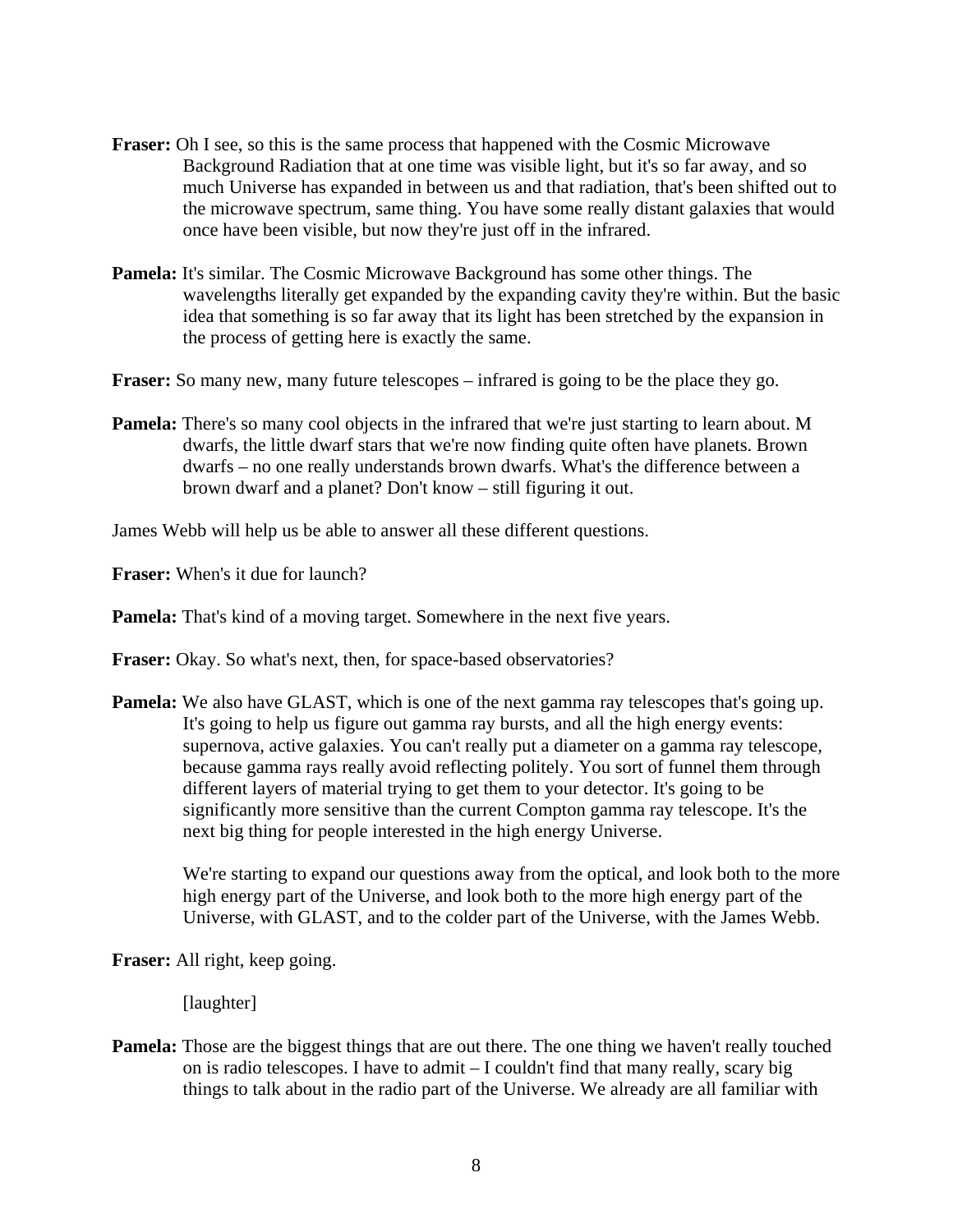the Very Large Array, that was in the *Contact* movie. It's an array of 27 different 'scopes that each have a 25m dish that looks a lot like your cable television station's radio dishes.

**Fraser:** Isn't there a planetary-wide network of radio telescopes that are used for some things?

**Pamela:** There's also the Very Long Baseline Array, which has 10 different telescopes that are spread out (mostly across the United States, in this case) and those are 82m dishes. But there's lots of random dishes around the world. For different projects, they'll get all these different random radio telescopes from Jodrell Banks in England, to Arecibo in Puerto Rico… all of these telescopes working together on single projects, where we can get half the globe at a time looking at a single celestial object.

 So that's a lot more ad-hoc, but a lot more cool in some ways because you're dealing with all of the politics, all of the technology differences and language differences, and we still pull it off on a regular basis.

**Fraser:** So there are no large radio projects in the works?

**Pamela:** There are some projects. There's LOFAR, which is still in the process of being built, it's the Low Frequency Array. It's going to be basically a one square kilometre total collecting area. Currently they're looking to build it across the Netherlands and northern Germany. A bunch of small dishes, and it's going to be out there collecting as many photons as possible, trying to be able to do new, deeper studies of the sky.

**Fraser:** So they're going to be acting like a single observatory that's a kilometre across.

**Pamela:** Exactly.

**Fraser:** But it's only in the radio spectrum, not visible light.

- **Pamela:** It's only in the radio spectrum. They're going to be looking a lot at continuum transitions (which is basically the gas in galaxies is emitting light in radio all of the time). They're going to be looking for that radio light and mapping out the sky, looking for things like – star-forming galaxies give off radio. Galaxies that have active black holes in their centres give off radio light. They're going to be probing the sky for all these different things.
- **Fraser:** All right. Were there anymore space missions? I know there are a bunch stop hiding them!

[laughter]

**Pamela:** Space missions are always a bit of a moving target, because you're not sure up until right before launch that they're a certainty. One of the things that is looking fairly certain right now is DARWIN. It's a set of three scopes that are each about 3m in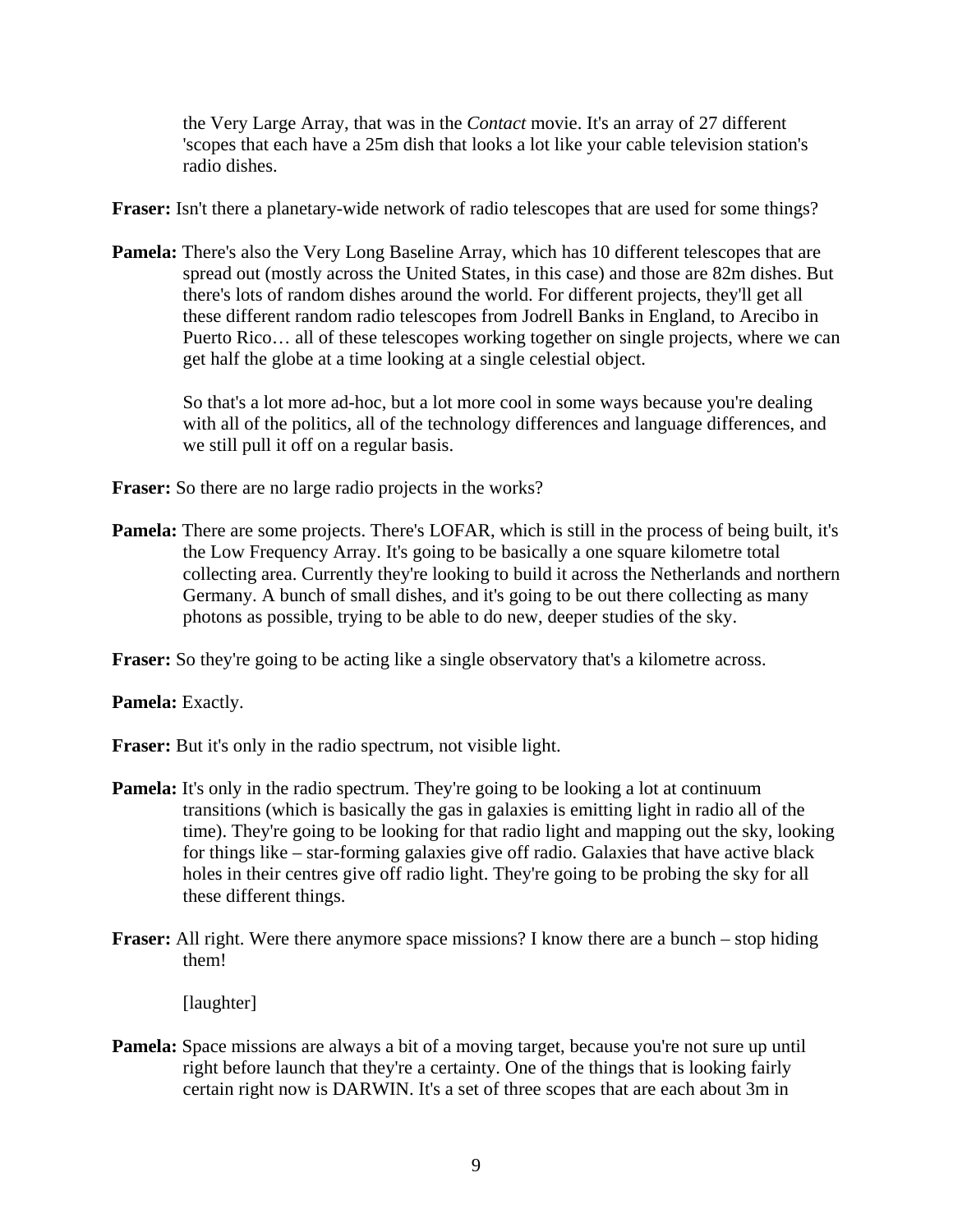diameter that are going to be launched by the European Space Agency, and their goal is to go out and look for planets.

 So, that's another project, next 5-10 years, hopefully it will be go. It's following on the COROT mission, so this is a set of sister missions that are going to feed off of one another's successes. That's looking like a really neat project that will actually happen.

 Then there's also this one mission that really fascinates me because I've never seen anything quite like it before, and the last project that fascinates me is the New Worlds Imager. Here what they're planning to do is go out and block the light of stars so that telescopes – and they're going to move the shade around, not the telescopes, so this can work with different telescopes – so that telescopes can hopefully see the light of faint planets next to bright stars.

 This is sort of like if you've ever gone outside into a parking lot and held your fist out at arms length over a streetlight to look at the stars around the streetlight. This sun shade/star shade is going to work like your fist at arms length. But they had to design it using a really weird flower-looking design to make sure that all the light rays from the star cancelled out exactly right. A lot of really cool mathematics went into designing this flower-shaped star shade that may someday go into orbit.

- **Fraser:** Right, the problem being that telescopes may be powerful enough to see planets around other stars, but the light of the stars is so bright it just washes out the planets. They need some kind of technology to get rid of the light from the star.
- **Pamela:** And this star shade will do that.

**Fraser:** Right. Now we're talking speculation here.

- **Pamela:** This is speculation. It's not funded. It has a really cute website out of Colorado with a really neat animation of how this will look when it's in action… but it's pure speculation.
- **Fraser:** Now I read some stories that people are considering the Moon as a base for an observation.
- **Pamela:** The neat thing about the Moon is if you put a telescope on there, the Moon's gravity is a lot less, so your telescope isn't going to go through the mechanical stress, the mechanical twisting you get here on the planet Earth. You can start to build really big things, and one of the things that's being considered (again, this is speculative) is building a liquid telescope on the Moon.

 There's currently a liquid telescope in your neck of the woods, up in British Columbia, where they have a 6m basically, dish of mercury that they spin to look at objects that are going straight over the telescopes at the very peak of the sky. This is called a transit telescope. It only looks at things at zenith. There's a lot of scariness about building a